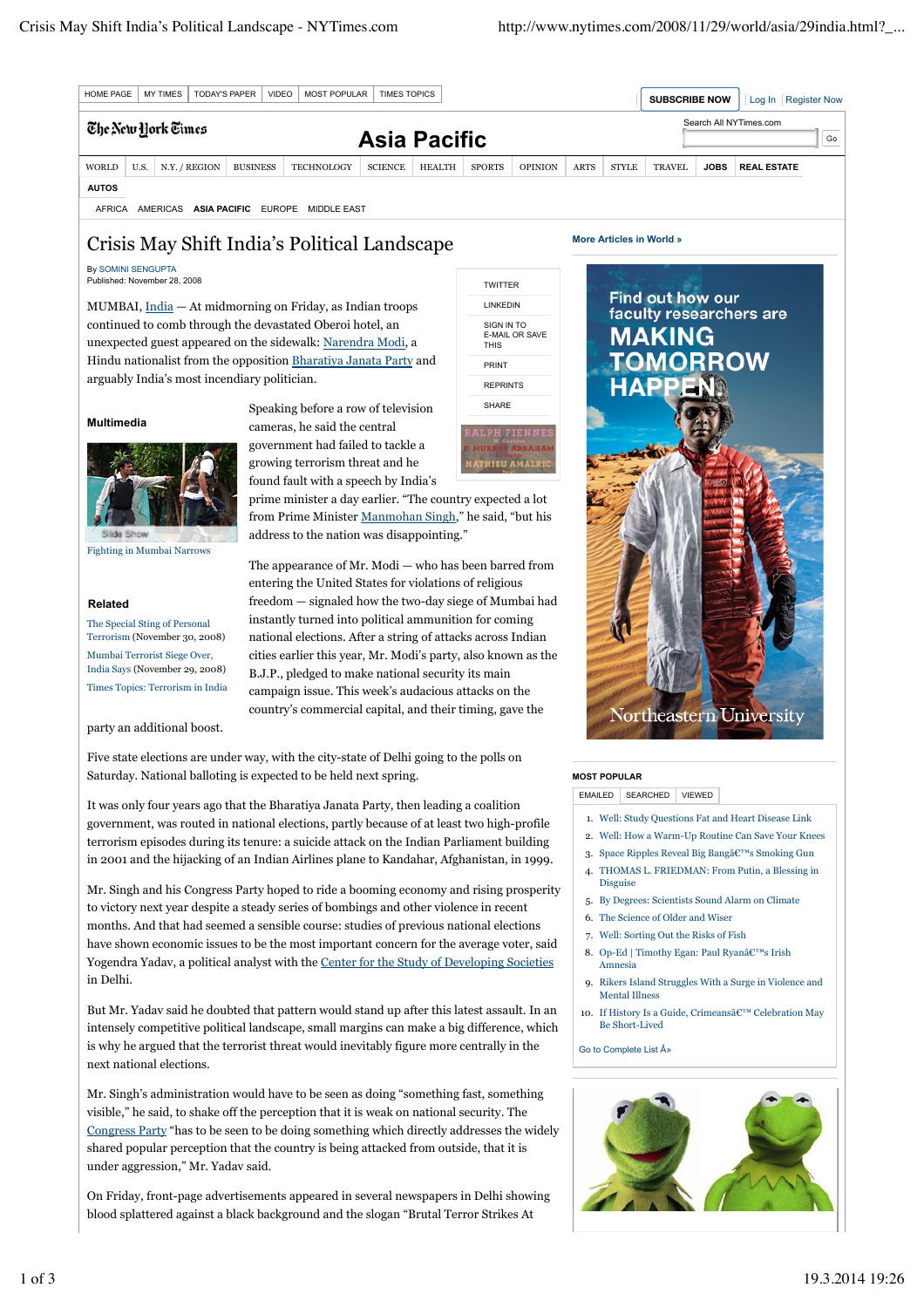Ron Howard, Kevin Spacey and Michael Douglas to talk

**One of these frogs is extremely dangerous**

On boycotting Woody Allen's films

ALSO IN MOVIES »

at Tribeca Film Festival

Will" in bold capital letters. The ads signed off with a simple message: "Fight Terror. Vote B.J.P."

There were also advertisements that were cast as an appeal from Atal Bihari Vajpayee, a prime minister in the last B.J.P.-led coalition government. They cited the loss of lives in Mumbai and concluded, "We must elect a government that can fight terror tooth and nail."

Nor did the party's president, Lal Krishna Advani, lose any time in pointing fingers at the coalition government of Mr. Singh, accusing it of a "nonserious approach" that allowed suspected terrorists to sail onto the shores of Mumbai this week.

Kapil Sibal, a veteran of the Congress Party, swiftly hit back, accusing Mr. Modi of placing his party's interests above those of the nation and calling the B.J.P. advertisements "a matter of national shame." In a telephone interview on Friday night, Mr. Sibal would not say whether recent terrorist attacks — including this week's, the most spectacular and the most frightening — would have any bearing on his party's election prospects. He called it "not relevant."

That now may be wishful thinking. Terrorism may be grievously relevant to the fortunes of the ruling party, under whose watch Indian cities have suffered a string of attacks six of them in six months, killing roughly 375 people in all. After each one, the prime minister has issued a sobering statement calling for calm. After each one, the B.J.P. has pounced on the government as being soft on terrorism.

Mr. Singh's government had lately hit back at the Bharatiya Janata Party with evidence that its supporters, belonging to a range of radical Hindu organizations, had also been implicated in terrorist attacks. Indeed, in a bizarre twist, the head of the police antiterrorism unit, Hemant Karkare, killed in the Mumbai strikes, had been in the midst of a high-profile investigation of a suspected Hindu terrorist cell. Mr. Karkare's inquiry had netted nine suspects in connection with a bombing in September of a Muslimmajority area in Malegaon, a small town not far from Mumbai.

Several B.J.P. leaders, including Mr. Modi, had criticized the crackdown as a political vendetta. On Friday Mr. Modi, the chief minister of neighboring Gujarat State, announced financial rewards for the families of police officers killed this week in the antiterrorism operations, including Mr. Karkare.

On Friday, Mr. Advani went so far as to say that intelligence agencies had been "diverted to nail so-called Hindu terror," allowing the gunmen who struck Mumbai to "plot away undetected."

The political fencing hides more fundamental problems: a feeble, often corrupt criminal justice system, in which suspects, whether of terrorism or common crimes, are regularly killed in skirmishes with law enforcement authorities rather than tried in courts of law. Faith and democracy also complicate the Indian battle against terrorism, as political parties compete for the loyalty of Hindu and Muslim voters.

The B.J.P. has pressed for the resurrection of a tougher antiterrorism law that was in place during its administration. That measure allowed for longer periods of preventive detention and enabled confessions extracted by the police to be used in court. Its critics said it was an unfair and ineffective tool used too often to round up innocent people, largely Muslims, and it was repealed in 2004 by Mr. Singh's administration.

In a nationally televised address on Thursday, the day after the siege on Mumbai began, Mr. Singh clearly sought to convey that his government was in charge and capable of acting swiftly. He promised to "strengthen the hands of our police and intelligence authorities," restrict financing to suspect organizations, check the "entry of suspects into the country" and get tough on Pakistan, which the Indian government has accused of providing sanctuary to militants who attack on Indian soil. It was not clear how he would do any of these things, nor whether his words would persuade voters to trust his party with another five-year term.

Friday's newspapers scolded politicians as failing to act together in the interests of national security. "It is time we stop our political parties from using terror — Hindu or Muslim — to fuel their popularity when they are fueling a fire that can consume India," read a front-page editorial in The Hindustan Times.

# nytimes.com **MOVIES** Ads by Google what's this? Download Cleaner for Mac Clean Mac files Right Now. Award-winning System Utility! mackeeper.zeobit.com **UNDER €1 12 WEEKS** GET IT NOW >